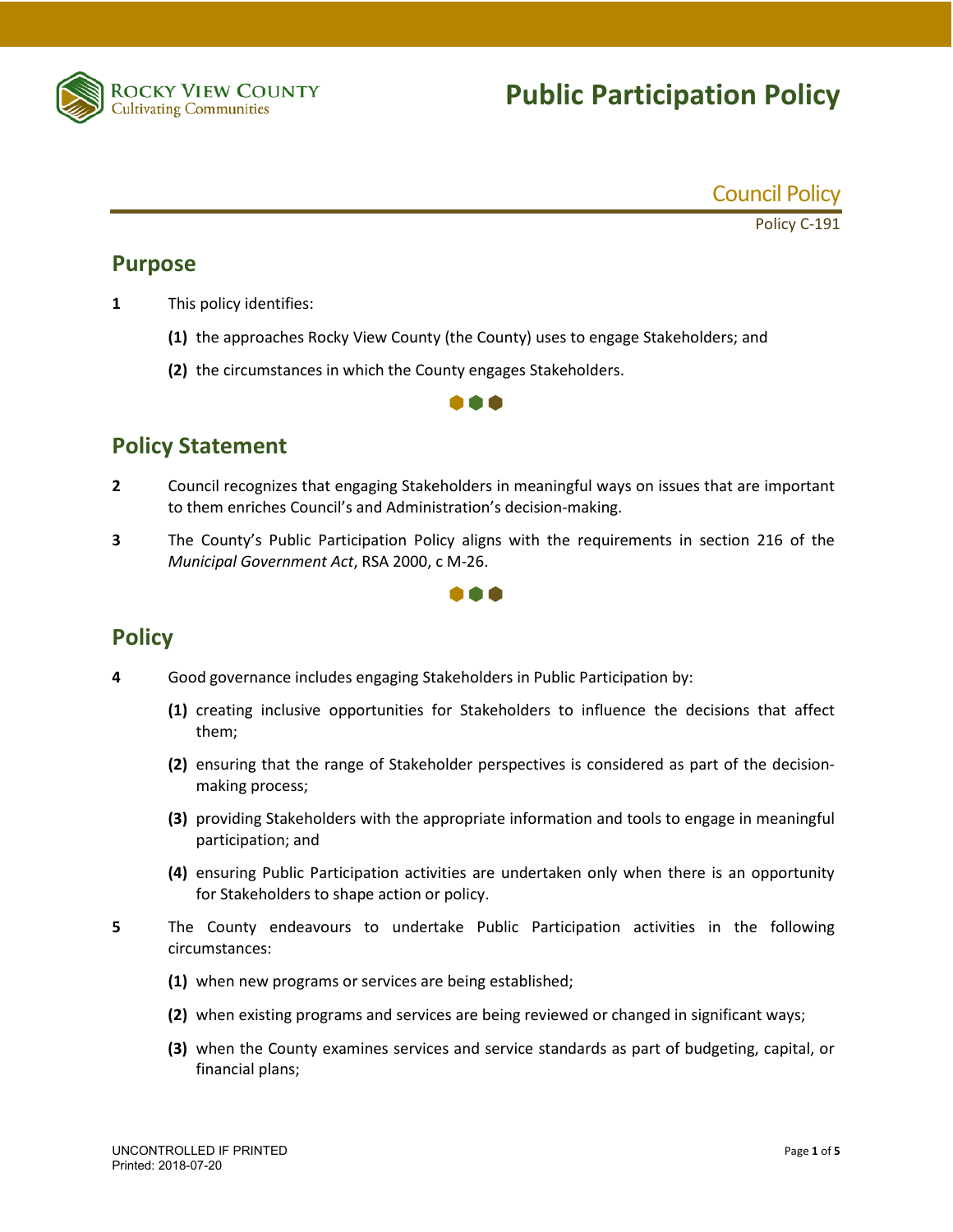

## **Public Participation Policy**

- **(4)** when gathering input or formulating recommendations with respect to the County's strategic or business plans;
- **(5)** when required by legislation;
- **(6)** when deemed necessary by the County Manager; or
- **(7)** when directed by Council.
- **6** The County's Public Participation approach includes five possible strategies related to reaching and involving Stakeholders in any given initiative.
	- **(1)** The nature of the decision, the time available, the resources available, and the ability of Stakeholders to influence the decision all determine which strategy is used. The range of strategies is listed below in descending order, from the most broadly applicable (Inform) to the least (Empower, which may be prohibited by legislation for many decisions).
	- **(2)** The five available strategies are:
		- **(a) Inform:** Communicate decisions and actions to Stakeholders.
			- **(i)** The County makes information available that is timely, accurate, easily understood, and accessible so that Stakeholders are aware of the activities of their municipal government.
		- **(b) Listen and Learn:** Gather and understand stakeholder feedback.
			- **(i)** The County listens to Stakeholders, records their input, and reports their input to decisions makers and back to Stakeholders.
		- **(c) Consult:** Work with Stakeholders to ensure their input is directly reflected in the alternatives developed.
			- **(i)** The County consults with Stakeholders to obtain feedback, uses their feedback to develop alternatives for decision makers, and reports to Stakeholders and decision makers how stakeholder input contributed to the recommendations made.
		- **(d) Collaborate:** Consider Stakeholders to be partners in the decision-making process.
			- **(i)** The County collaborates with Stakeholders on analyzing issues, building alternatives, identifying a preferred solution, and making joint recommendations to decision makers, and advises Stakeholders on how collaboration affected outcome.
		- **(e) Empower:** Aspects of the decision-making process are delegated to Stakeholders.
			- **(i)** The County abides with the decisions made under delegated authority.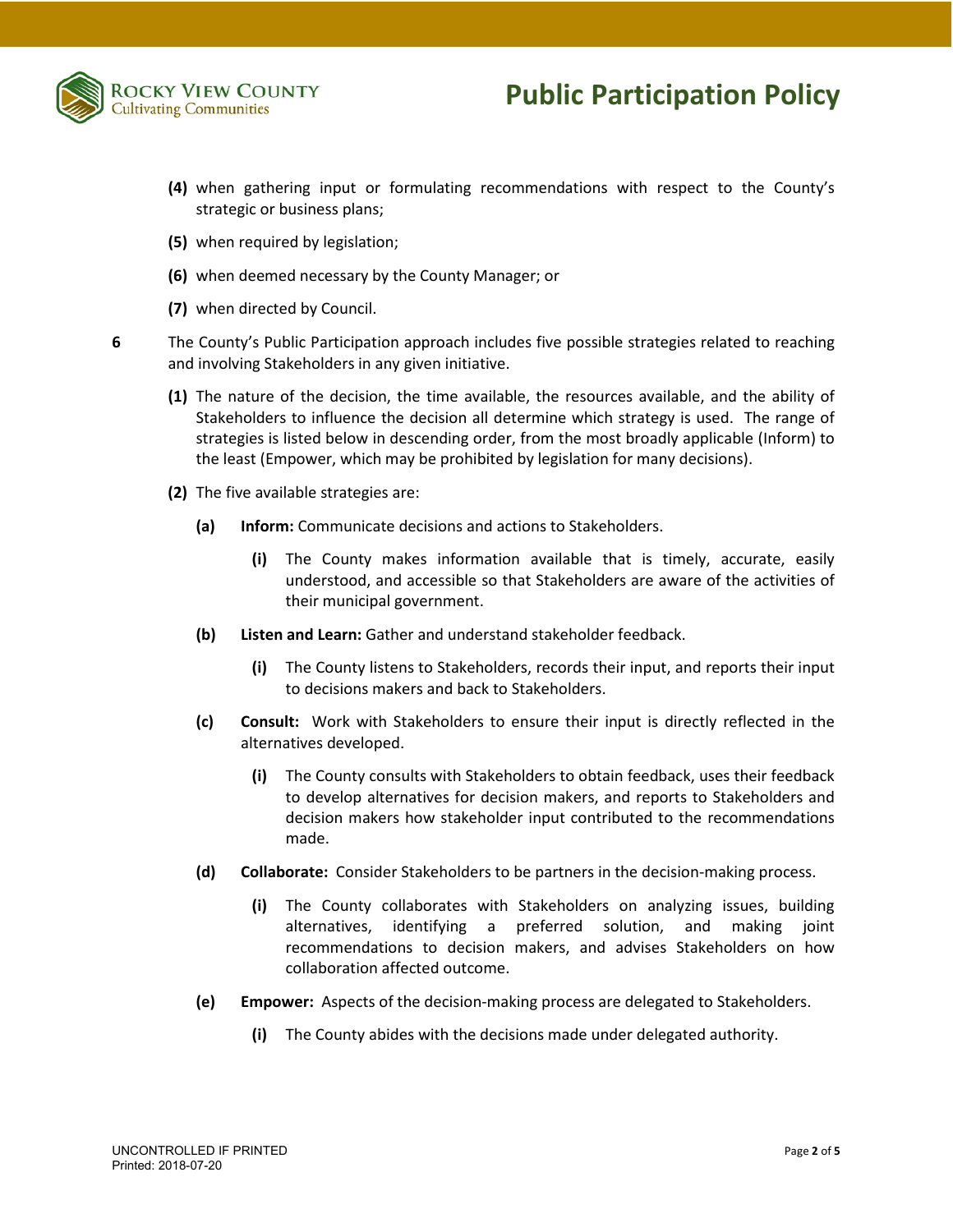

- **7** For every County Public Participation initiative, the purpose of the engagement is clarified for all participants at the beginning of the process. The roles and responsibilities of all parties is clearly communicated and understood.
- **8** Council and Administration strive for the best understanding of stakeholder views and perspectives on topics and issues, however the input received through Public Participation is one factor in the decision-making process, and its influence varies relative to other factors (such as budgets or time frames) in any specific decision.
- **9** Public participation is an opportunity to understand all perspectives on a decision, whether those perspectives are held by one or many Stakeholders. Public participation is not a vote or plebiscite.
- **10** Public participation activities are designed in a manner that encourages inclusive participation to gain all perspectives.
- **11** All participants in Public Participation activities engage each other in a respectful, safe, and non-confrontational manner.
- **12** Council endeavours to:
	- **(1)** identify any opportunities for Public Participation as early as possible in the decisionmaking process;
	- **(2)** work with Administration to identify areas where public engagement can and will make a meaningful difference to Council decisions;
	- **(3)** consider public input obtained through Public Participation activities as part of their decision-making process;
	- **(4)** promote Public Participation activities and provide, where appropriate, Council representation; and
	- **(5)** ensure resources are available to allow for the implementation of appropriate Public Participation programs and services.
- **13** Administration, through the County Manager, endeavours to:
	- **(1)** identify any opportunities for Public Participation as early as possible in the planning process;
	- **(2)** ensure a co-ordinated approach to Public Participation across the organization;
	- **(3)** ensure that the resources invested in Public Participation activities are reasonable and appropriate for the impact the decision will have on Stakeholders;
	- **(4)** develop all necessary processes and tools that support the implementation of this policy;
	- **(5)** communicate to Council, and the community where appropriate, how public input was gathered and used in Administrative decision making or recommendations to Council; and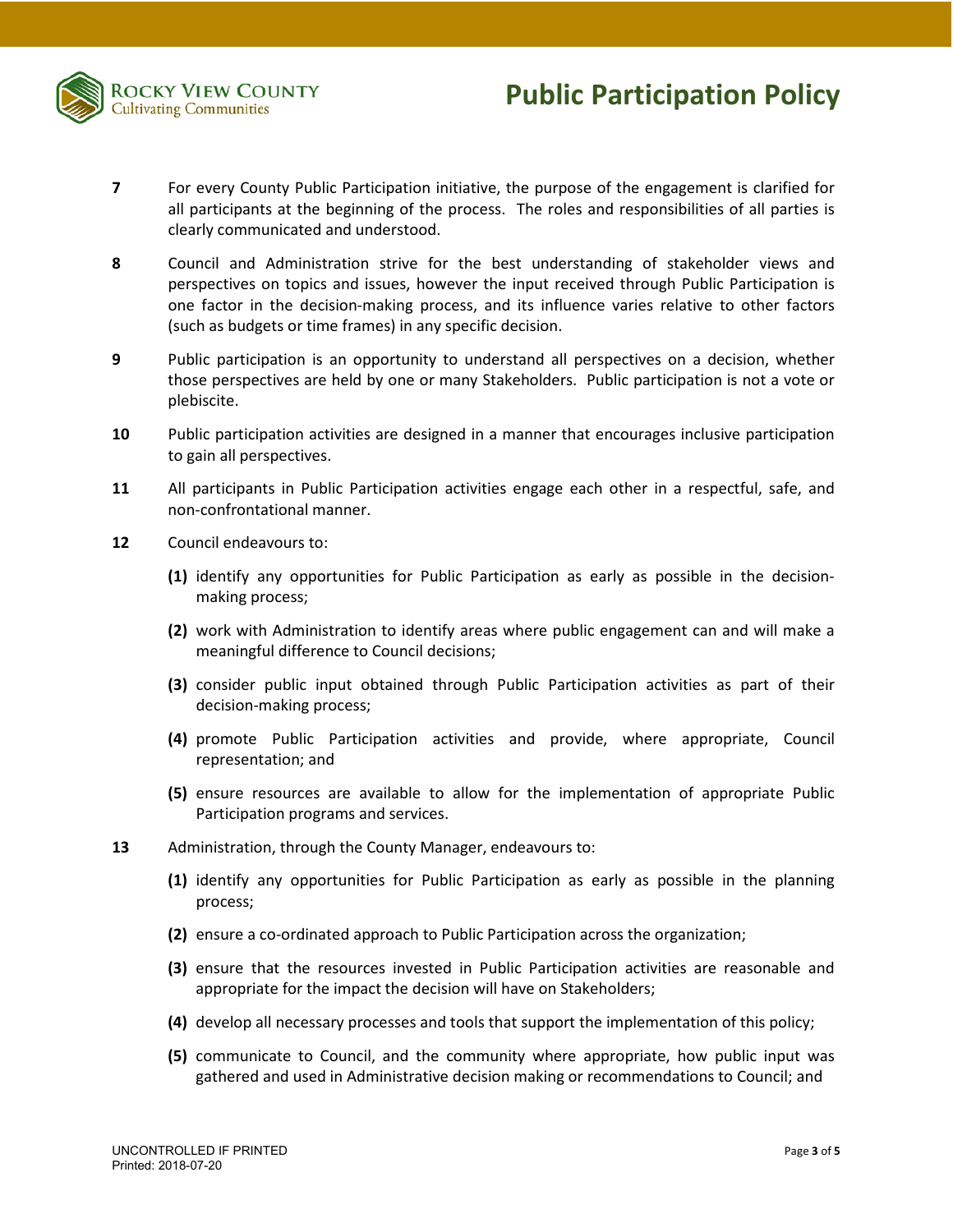

- **(6)** make recommendations to Council on the appropriate resources required for Public Participation.
- **14** The County's Public Participation activities are undertaken in accordance with the Alberta *Municipal Government Act*, the Alberta *Freedom of Information and Protection of Privacy Act*, County policies and bylaws, and any other applicable legislation.
- **15** Nothing in this policy affects any right or obligation that the County or any person has under any other provision of the *Municipal Government Act*, as per section 216.1(4) of the Act.
- **16** No resolution or bylaw of Council may be challenged on the grounds it was made without complying with this policy, as per section 216.1(5) of the *Municipal Government Act*.
- **17** Where appropriate and feasible, the County encourages its Boards and Committees to create meaningful opportunities for Public Participation in their activities.

### **References**

| Act(s)                               | Municipal Government Act, RSA 2000, c M-26<br>٠<br>Freedom of Information and Protection of Privacy Act, RSA<br>٠<br>2000, c F-25 |
|--------------------------------------|-----------------------------------------------------------------------------------------------------------------------------------|
| Regulation(s)                        | Public Participation Policy Regulation, AR 193/2017<br>٠                                                                          |
| Plans                                | n/a<br>٠                                                                                                                          |
| Related Policies, Bylaws, Directives | n/a<br>٠                                                                                                                          |
| <b>Related Procedures</b>            | n/a<br>٠                                                                                                                          |
| Other                                | n/a<br>٠                                                                                                                          |
|                                      |                                                                                                                                   |
| <b>Approval Date</b>                 | 2018 July 03                                                                                                                      |
| Replaces                             | n/a<br>٠                                                                                                                          |
| <b>Lead Role</b>                     | <b>Communication Services</b>                                                                                                     |
| Administrative Responsibility        | All departments                                                                                                                   |
| <b>Last Review Date</b>              | n/a                                                                                                                               |
| <b>Next Review Date</b>              | 2021 July 03                                                                                                                      |